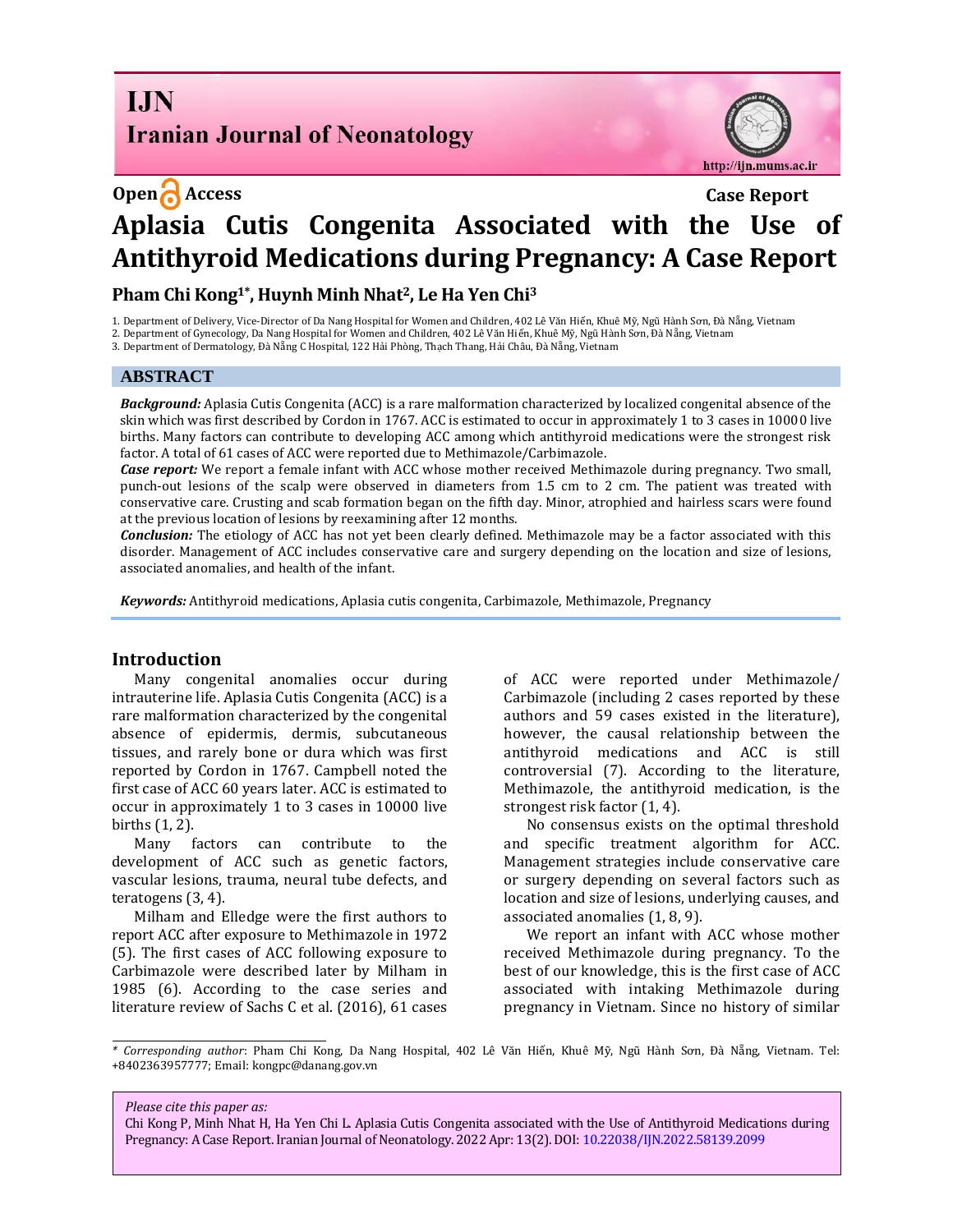defects was observed in other siblings, a causal role was suspected for Methimazole.

#### **Case report**

We report a one-day-old female infant with ACC whose mother received Methimazole during pregnancy. The mother was a 25-year-old woman, gravida 2, para 1(C-section). In 2017, she received 20 mg of Methimazole daily to normalize hyperthyroidism. In 2018, an unintended pregnancy occurred for this woman, yet she continued to use Methimazole during all three trimesters of her pregnancy, and the ultrasound result indicated a 12 week intrauterine pregnancy. Her pregnancy was not eventful. Ultrasound scans performed at 22 and 34 weeks of gestation indicated satisfactory fetal growth and no congenital anomaly was detected. At 40 weeks of gestation, it was decided to perform Csection as the old scar was under 2 years. A live female infant was delivered (with an Apgar score of 9) whose parents presented no consanguinity or known medical problems.

Two small, punch-out lesions of the scalp were observed on the baby's head. The defects were observed at the vertex arranged in the form of two lesions, located on 1.5 cm right of the midline, varying in diameter: 1.5 to 2 cm and round to oval in

shape. The margins were well demarcated and the surrounding skin was normally covered with hair. No gap in the underlying bone and bleeding was noted, and the bottom of the lesions was wet (Figure 1).

Following the clinical diagnosis of ACC, the neonatology department staff only instructed the infant's parents to examine the progress of the skin lesions. Skin biopsy was denied by the parents. No signs of infections and/or hemorrhages, skull defects, or other abnormalities (which could be detected using ultrasound) were not found in the following days. Povidone-iodine and normal saline were used in the local wound care treatment. On the first day, we diluted povidone-iodine and normal saline in a ratio of 1:10, respectively. Then we used this solution to clean the lesion and applied a thin layer of topical antibiotic cream (Fusidic acid) to them. Four days later, we only used normal saline to clean and continue applying topical antibiotic cream. Crusting and scab formation began on the fifth day (Figure 2).

A follow-up examination was performed after 12 months and two small round, white, welldemarcated, atrophic, hairless lesions, 1-1.5 cm in diameter were detected on the vertex at the location of the former defect (Figure 3).



**Figure 1.** Lesions in a one-day-old female infant



**Figure 2.** Crusting and scab formation on the lesions (the 5th day) **Figure 3.** 12 months later

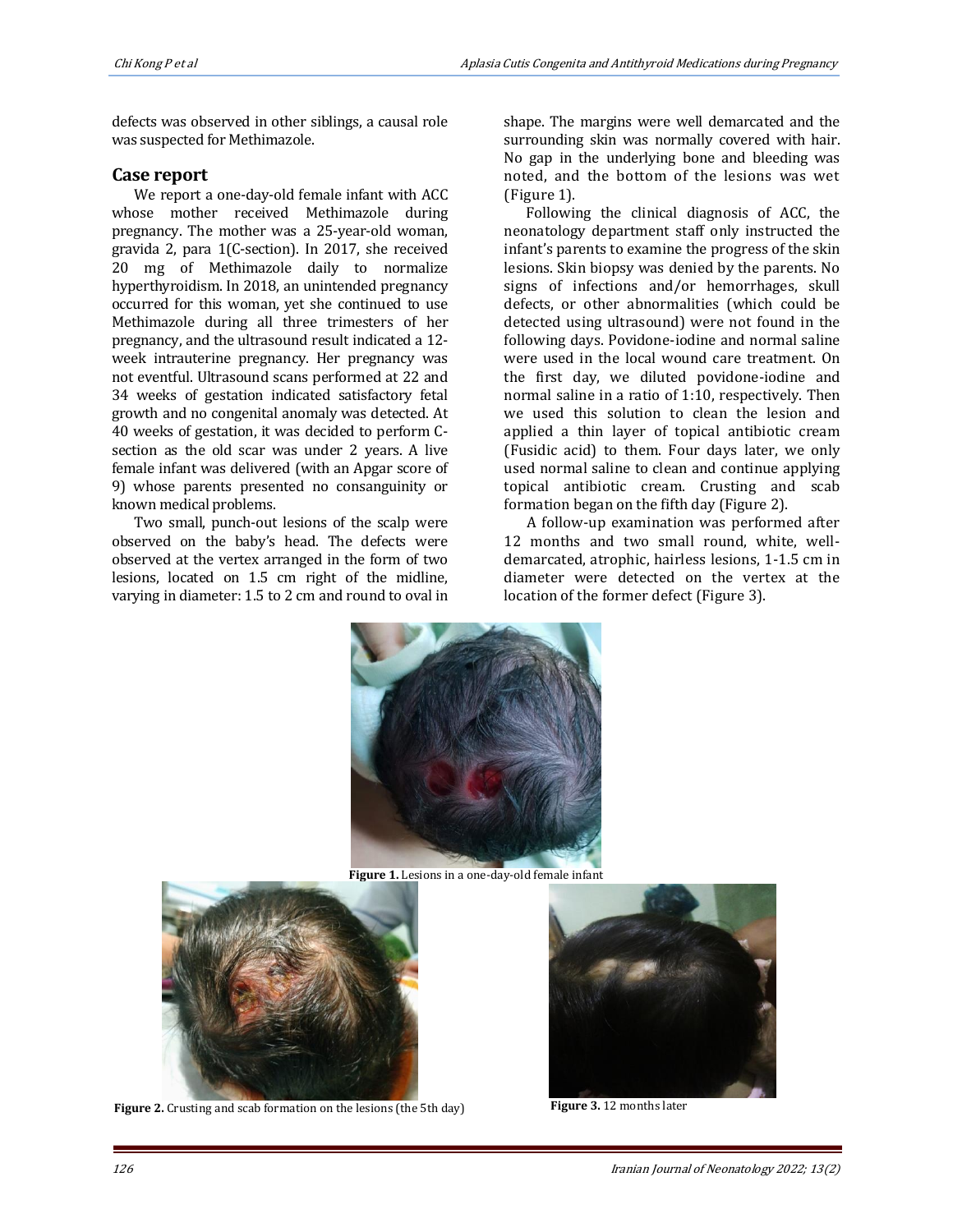# **Discussion**

Approximately 500 cases of ACC have been reported worldwide as of 2013 (2). Most cases of ACC (84%) locate in the scalp, of which 75% are single and most are located in the midline (10). In 1986, Frieden classified ACC according to the location of the lesion and the related anomalies which is still valid for reference. Nine groups of ACC exist in Frieden's classification: Groups 1-3 indicate Scalp ACC without multiple anomalies, with limb abnormalities, and with epidermal and organoid nevi; groups 4-6 list ACC associated with congenital malformations, fetus papyraceus of placental infarcts, and epidermolysis bullosa; Three last groups classify ACC localized to extremities without blistering; resulted from specific teratogens and malformation syndromes (11).

Various mechanisms, including intrauterine trauma, vascular compromise, infection, and medications (e.g. in utero exposure to valproic acid and antithyroid medications) are associated with the pathophysiology of ACC. Star-shaped or angled sides lesions are argued to occur with vascular abnormalities or intrauterine ischemia. Additionally, reported cases associated with autosomal dominant and less commonly autosomal recessive might prove that mutations in the ribosomal GTPase BMS1 could result in autosomal dominant ACC. In general, familial scalp ACC is nonmembranous while scalp ACC with a membrane is often irregular (1, 4, 10, 12).

Our case is classified in group 8 of Frieden's classification, which is caused by specific teratogens (Methimazole). Since no history of similar defects was observed in other siblings, a causal role was suspected for Methimazole. Synthetic antithyroid medications were the strongest risk factor associated with ACC (1, 4, 13). The most commonly used synthetic antithyroid medications are Propylthiouracil (PTU), Carbimazole, and Methimazole. Treatment of hyperthyroidism is essential as it can cause pregnancy complications (spontaneous miscarriage, premature birth, preeclampsia, heart failure, acute thyrotoxicosis) and fetal complications (birth defects, premature birth, intrauterine growth restriction, low birth weight, neonatal hyperthyroidism) (13). The potential cause of treatment with antithyroid medications that resulted in congenital anomalies was first described 50 years ago. Current evidence confirms that the risk of congenital malformations may be associated with exposure to Methimazole which may be severe. Concerning Propylthiouracil,

further studies are required to determine its teratogenic role (14). A meta-analysis by Song R et al. (2017) revealed that the use of Methimazole (MMI)/ Carbimazole (CMZ) is only associated with an increased risk of congenital malformations in prenatal development, as opposed to the absence of antithyroid medication treatment (OR 1.88; 95%CI 1.33 to 2.65; P =0.0004). No difference was observed between exposure to Propylthiouracil (PTU) and non-exposure to antithyroid medications during pregnancy (OR 0.81; 95%CI  $0.58$  to  $1.15$ ; P =  $0.24$ ). Exposure to MMI/CMZ only during pregnancy significantly increases the risk of congenital malformations compared to that associated with exposure to PTU (OR 1.90; 95%CI 1.30 to 2.78;  $P = 0.001$  (15). Another systematic review and meta-analysis by Morales D et al. published in March 2021, indicated that previous meta‐analyses overestimated the risk of congenital anomalies associated with the use of antithyroid medications during pregnancy due to bias. The risk of congenital anomalies in the group exposed to Propylthiouracil (adjusted risk ratio 1.16; 95% confidence interval 1.08–1.25) may be comparable to that in the untreated hyperthyroid group (adjusted risk ratio 1.15; 95%CI 1.02–1.29) which is lower than that in the group exposed to Methimazole/Carbimazole (adjusted risk ratio 1.28; 95%CI 1.06–1.54) (16). These meta-analyses indicated no specific risk of birth defects associated with antithyroid medications used during pregnancy.

In 2016, [Sachs C](https://www.ncbi.nlm.nih.gov/pubmed/?term=Sachs%20C%5BAuthor%5D&cauthor=true&cauthor_uid=27033749) et al. reported case series and a literature review. Results indicated 61 cases of ACC related to Methimazole/Carbimazole ( 2 cases reported by these authors and 59 cases existed in the literature). The noted lesions were characterized by isolation, minor in size, and located on the median scalp area. Exposure to the medications occurred during the early weeks of pregnancy (7).

The diagnosis of ACC is primarily based on clinical findings and examination. The biopsy usually fails to indicate the abnormality (17). In our case, the diagnosis was based on clinical findings and no biopsy was performed due to the opposition of the parents. The lesion in our patient is located on the scalp which is the most common site of ACC (84%) (18). Histological findings were described in very few reports as the diagnosis was based on clinical manifestations and examination. Histological findings of ACC are characterized by an absence of epidermis and dermis and the reduction of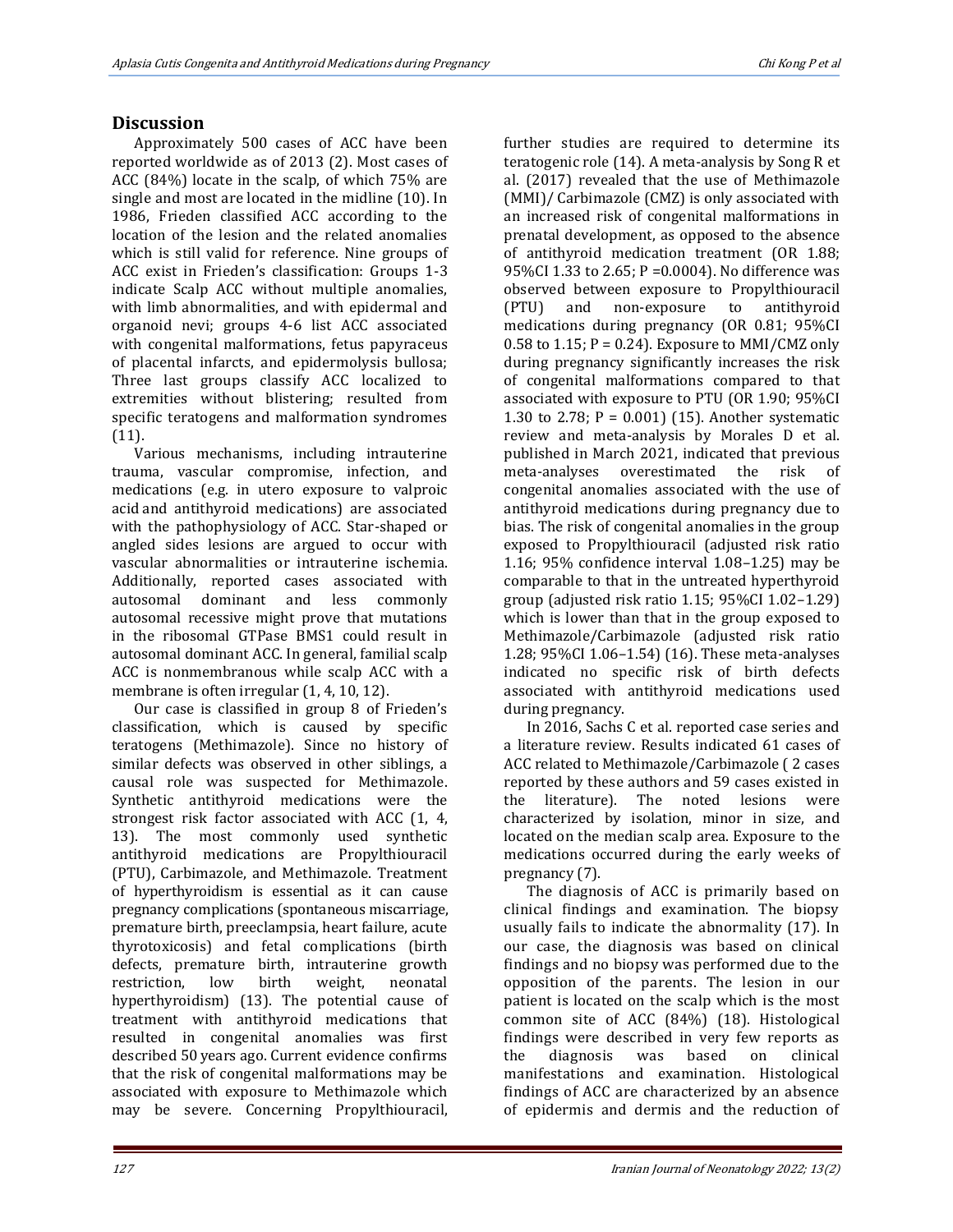subcutaneous tissue to the depth of muscle and fascia (19).

A consensus or algorithm for treating ACC has not yet been obtained due to the rarity of this malformation. Methods of treating ACC include conservative care and surgery. Choosing the method of treatment should be individualized based on the location and size of the lesion, associated abnormalities, risk of complications, and medical status of the infant. Conservative management includes daily wound cleansing and dressings change as well as the use of systemic antibiotics. The mean time to recovery in conservative management is 27.9 days. Surgical management consists of excision and closure, skin grafting, local flaps, and tissue expansion (1, 12). A conservative approach has been usually indicated for small scalp defects  $\leq 1$  cm in diameter with intact dura, no sagittal sinus involvement, and no large vascular malformation). However, this approach is now also indicated for larger lesions with or without bone involvement and many cases of successful conservative management of large scalp defects with or without bone involvement were reported (20). Li et al. proposed the following treatment algorithm for ACC: urgent surgery is performed if the lesion is accompanied by a dural defect or a large vein is exposed. Conservative treatment should be first used even for larger lesions if the dura is intact. A skin allograft may be prescribed if the lesion size does not decrease after 3-5 days or the wound healing rate is slow (21). A conservative approach was performed on our patient as the size of lesions was relatively small (1.5-2.0 cm in diameter) and without bone involvement. Re-examination after 12 months indicated only a small, median scalp area, hairless scar of 1.5 cm in diameter, at the location of the former defects. The atrophic hairless scar can lead to cosmetic problems for the patient. Some researchers have used topical minoxidil to stimulate hair growth, however, the outcomes have not been promising (8). Further studies are required to solve this cosmetic problem.

# **Conclusion**

ACC is rare and its etiology has not yet been clearly defined. Methimazole may be a factor related to this disorder. Management of ACC includes conservative care and surgery depending on the location and size of lesions, associated anomalies, and health of the infant. In our case, conservative management is preferred to other treatments.

# **Acknowledgments**

The authors affirm that the patient's family provided informed consent for the publication of the present study.

# **Conflicts of interest**

The authors declare that there is no conflict of interest regarding the publication of the present study.

# **Authors' contributions**

PC Kong wrote the first draft of the paper. HM Nhat and LHY Chi collected the patient's information. PC Kong reviewed the literature. All authors contributed to revising the manuscript and approving the final submission.

### **Funding**

The authors received no financial support for the research, authorship, and publication of this article.

# **References**

- 1. Blionas A, Giakoumettis D, Antoniades E, Drosos E, Mitsios A, Plakas S, Sfakianos G, Themistocleous MS. Aplasia cutis congenita: Two case reports and discussion of the literature. Surg Neurol Int. 20179;8:273.
- 2. Mukhtar-Yola M, Mshelia L, Mairami AB, et al. Aplasia cutis congenita: a report of two cases from National Hospital Abuja, Nigeria and review of the literature. Pan Afr Med J. 2020;36:291.
- 3. Dahmardehei M. A rare case of aplasia cutis congenita. Acta Med Iran. 201330;51(5):341-4
- 4. Cohen MI, Ribeiro JT, Costa CA, Westphal FL. Aplasia Cutis Congenita. Case report and literature review. J Bras Neurocicur. 2019;30(3):105-111.
- 5. Milham Jr S, Elledge W. Maternal methimazole and congenitaldefects in children. Teratology. 1972;5: 125–126.
- 6. Milham Jr S. Scalp defects in infants of mothers treated for hyperthyroidism with methimazole or carbimazole during pregnancy. Teratology. 1985;32:321.
- 7. Sachs C, Tebacher-Alt M, Mark M, Cribier B, Lipsker D. Aplasie cutanée congénitale et antithyroïdiens de synthèse au cours de la grossesse : série de cas et revue de la littérature [Aplasia cutis congenita and antithyroid medications during pregnancy: Case series and literature review]. Ann Dermatol Venereol. 2016;143(6-7):423-35.
- 8. Yang MY, Ha DL, Kim HS, Ko HC, Kim BS, Kim MB. Aplasia cutis congenita in Korea: Single center experience and literature review. Pediatr Int. 2020;62(7):804-809.
- 9. Lei GF, Zhang JP, Wang XB, et al. Treating aplasia cutis congenita in a newborn with the combination of ionic silver dressing and moist exposed burn